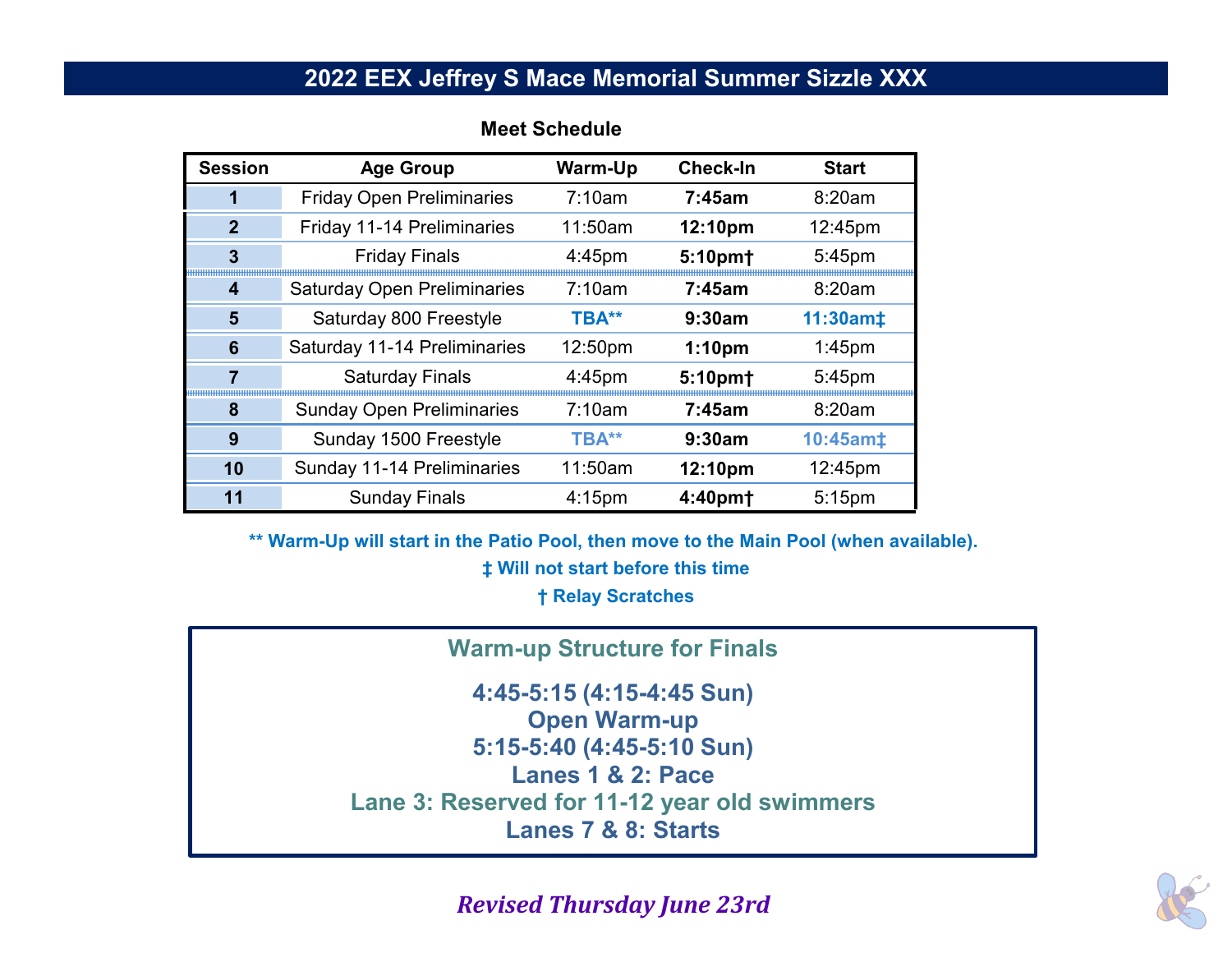# **2022 EEX Jeffrey S Mace Memorial Summer Sizzle XXX**

## **Warm-up Schedule**

### **Frida y Open Prelims**

|        | . .              |                  | Lе              | L4              | L5              |                         |                  |                                |
|--------|------------------|------------------|-----------------|-----------------|-----------------|-------------------------|------------------|--------------------------------|
| 7:10am | <b>GMNY</b>      | GMNY             | <b>GMNY/MAY</b> | <b>GSCY</b>     | <b>GSCY/CRA</b> | <b>CPAC</b>             | <b>CPAC/XCEL</b> | <b>CAT/HACY</b>                |
| 7:40am | <b>FSPY/PWAC</b> | <b>FSPY/NJRC</b> | <b>CS/RANY</b>  | <b>WFY/WEST</b> | JFAC/MAY        | WW/NJBL/<br><b>CJAC</b> | all others       | <b>EEX/PTAC/</b><br><b>BWA</b> |

### **Frida y 11-14 Prelims**

|         | டீ                   | ┕              | L3             | ∟4              | L5                        | L6                      |                         | L8                  |
|---------|----------------------|----------------|----------------|-----------------|---------------------------|-------------------------|-------------------------|---------------------|
| 11:50am | SCAR/<br><b>CJAC</b> | <b>SCAR/WW</b> | <b>WFY/NJB</b> | <b>CAT/WEST</b> | JFAC/XCEL/<br><b>RANY</b> | CS/FSPY/<br><b>PTAC</b> | BWA/MAY/<br><b>NJBL</b> | <b>EEX/NAC</b>      |
| 12:15pm | <b>GMNY</b>          | GMNY           | LIFE.          | LIFE            | <b>GSCY</b>               | CPAC/CBGC               | NJRC/<br><b>SWST</b>    | LIFE/<br>all others |

### **Saturda y Open Prelims**

|        |             | LZ              | L3              | - 4                     | L5                      |                     |                         | L8                       |
|--------|-------------|-----------------|-----------------|-------------------------|-------------------------|---------------------|-------------------------|--------------------------|
| 7:10am | <b>CPAC</b> | <b>CPAC/WFY</b> | <b>FSPY/NJB</b> | <b>FSPY/WEST</b><br>/WW | <b>JFAC/WY</b><br>/CBGC | CAT/BB/<br>SWST/RSA | <b>CS/RANY</b><br>/LIFE | <b>XCEL/MAY</b><br>/LIFE |
| 7:40am | <b>GMNY</b> | GMNY            | GMNY/PWAC       | <b>GSCY</b>             | <b>GSCY/CRA</b>         | SCAR/CJAC<br>/MYM   | NJRC/HACY<br>/NJBL      | <b>EEX/PTAC</b><br>/BWA  |

#### **Saturda y 800 Freest yle**

| <b>TBA</b> | Warm-up will start in the patio pool and move to the main pool when available |  |  |  |                                                                              |  |  |  |
|------------|-------------------------------------------------------------------------------|--|--|--|------------------------------------------------------------------------------|--|--|--|
| ТВА        |                                                                               |  |  |  | Swimmers will provide timers and lap counters; will not start before 11:30am |  |  |  |

**Ticketed Spectators will be allowed into the building** *Revised Thursday June 23rd*